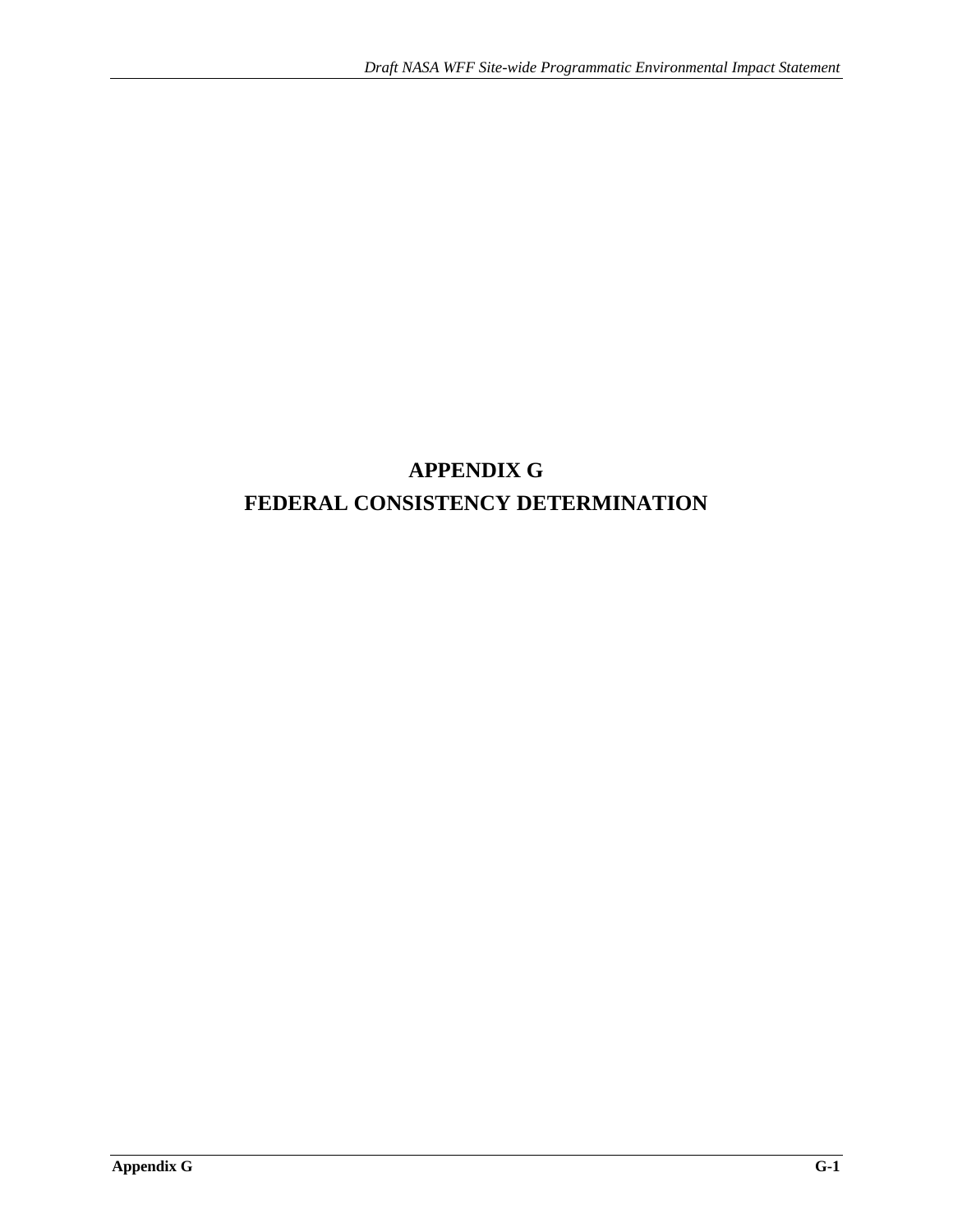(This page intentionally left blank)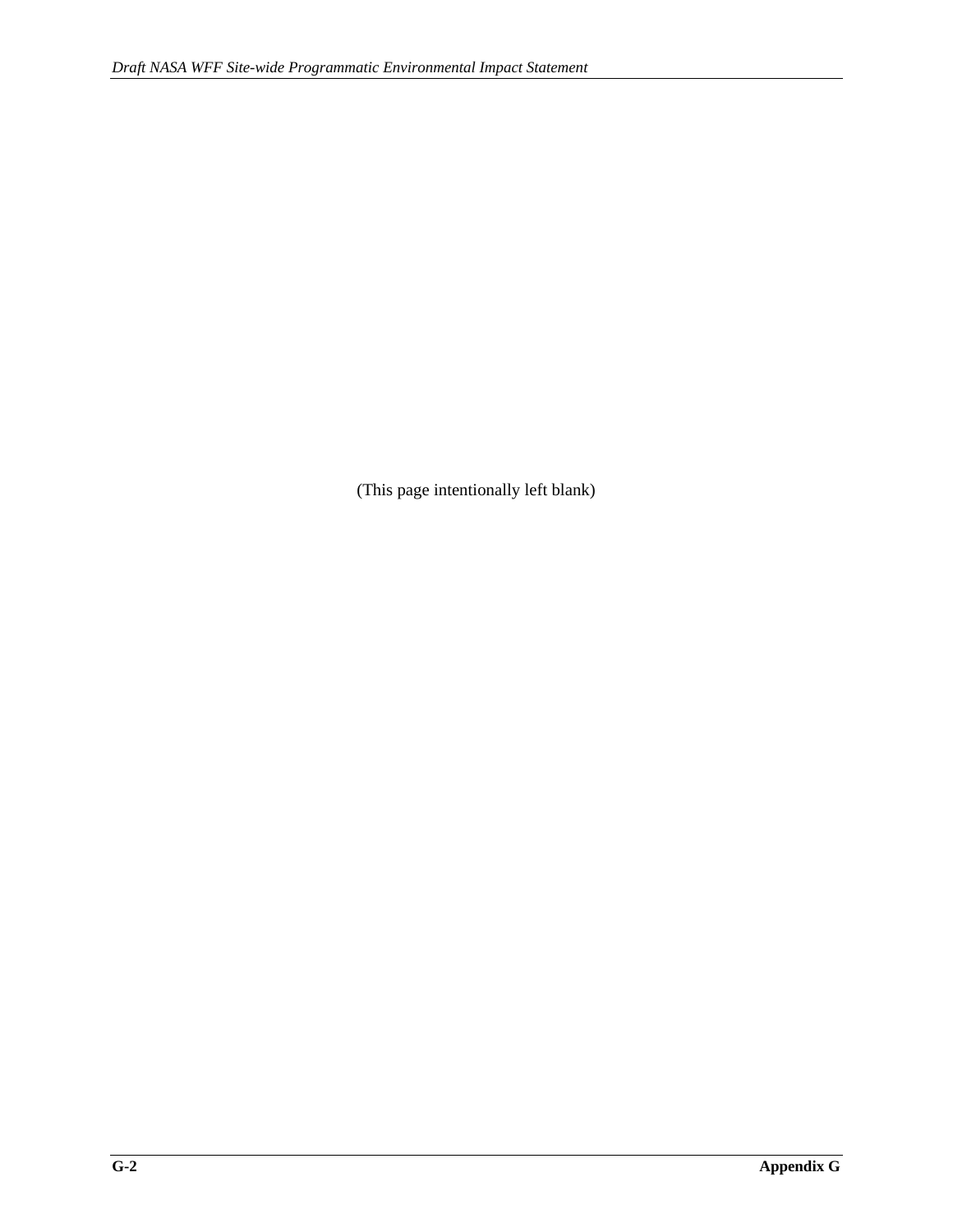## **FEDERAL CONSISTENCY DETERMINATION FOR THE SITE-WIDE PROGRAMMATIC ENVIRONMENTAL IMPACT STATEMENT**

#### **NATIONAL AERONAUTICS AND SPACE ADMINISTRATION GODDARD SPACE FLIGHT CENTER WALLOPS FLIGHT FACILITY WALLOPS ISLAND, VA 23337**

## **Introduction**

The National Aeronautics and Space Administration (NASA) has prepared a Programmatic Environmental Impact Statement (PEIS) to evaluate the potential environmental impacts from proposed Site-wide projects at NASA's Goddard Space Flight Center Wallops Flight Facility (WFF), Wallops Island, Virginia. The Site-wide PEIS was prepared in accordance with the National Environmental Policy Act of 1969 (NEPA), as amended (42 U.S. Code 4321-4347), the Council on Environmental Quality (CEQ) regulations for implementing NEPA (40 Code of Federal Regulations [CFR] 1500-1508), NASA's regulations for implementing NEPA (14 CFR Subpart 1216.3), and the *NASA Procedural Requirements (NPR) for Implementing NEPA* and *Executive Order (EO) 12114* (NPR 8580.1).

This document provides the Commonwealth of Virginia with NASA's Consistency Determination under Coastal Zone Management Act Section 307(c)(1) and Title 15 CFR Part 930, Subpart C, for implementation of the Proposed Action analyzed in the NASA WFF Site-wide PEIS. The information in this Consistency Determination is provided pursuant to 15 CFR Section 930.39.

NASA requested the cooperation of multiple tenant and partner agencies in the preparation of the Sitewide PEIS. The Federal Aviation Administration, National Oceanic and Atmospheric Administration's National Environmental Satellite Data Information Service, United States (U.S.) Army Corps of Engineers (Norfolk District), U.S. Coast Guard, U.S. Environmental Protection Agency, U.S. Fish and Wildlife Service (USFWS), U.S. Navy Fleet Forces Command, U.S. Navy Naval Sea Systems Command, U. S. Navy Naval Air Systems Command, U.S. Air Force's Space Command/Space and Missile Systems Center, Federal Highway Administration, and the Virginia Commercial Space Flight Authority served as Cooperating Agencies in preparing the Site-wide PEIS and this Consistency Determination, because they possess regulatory authority or specialized expertise pertaining to the Proposed Action. The PEIS is being developed to fulfill each Federal agency's obligations under NEPA and the Coastal Zone Management Act (CZMA). NASA, as the WFF property owner and project proponent, is the Lead Agency and responsible for ensuring overall compliance with applicable environmental statutes, including NEPA and the CZMA.

The Site-wide PEIS encompasses a 20-year planning horizon. The Proposed Action considered the impacts of a number of current and proposed institutional support projects ranging from routine and recurring activities, new construction, demolition, and renovation throughout the installation to include construction of a Commercial Space Terminal, the replacement of the Causeway Bridge, maintenance dredging between the boat docks at the Main Base and Wallops Island, and development of a deep-water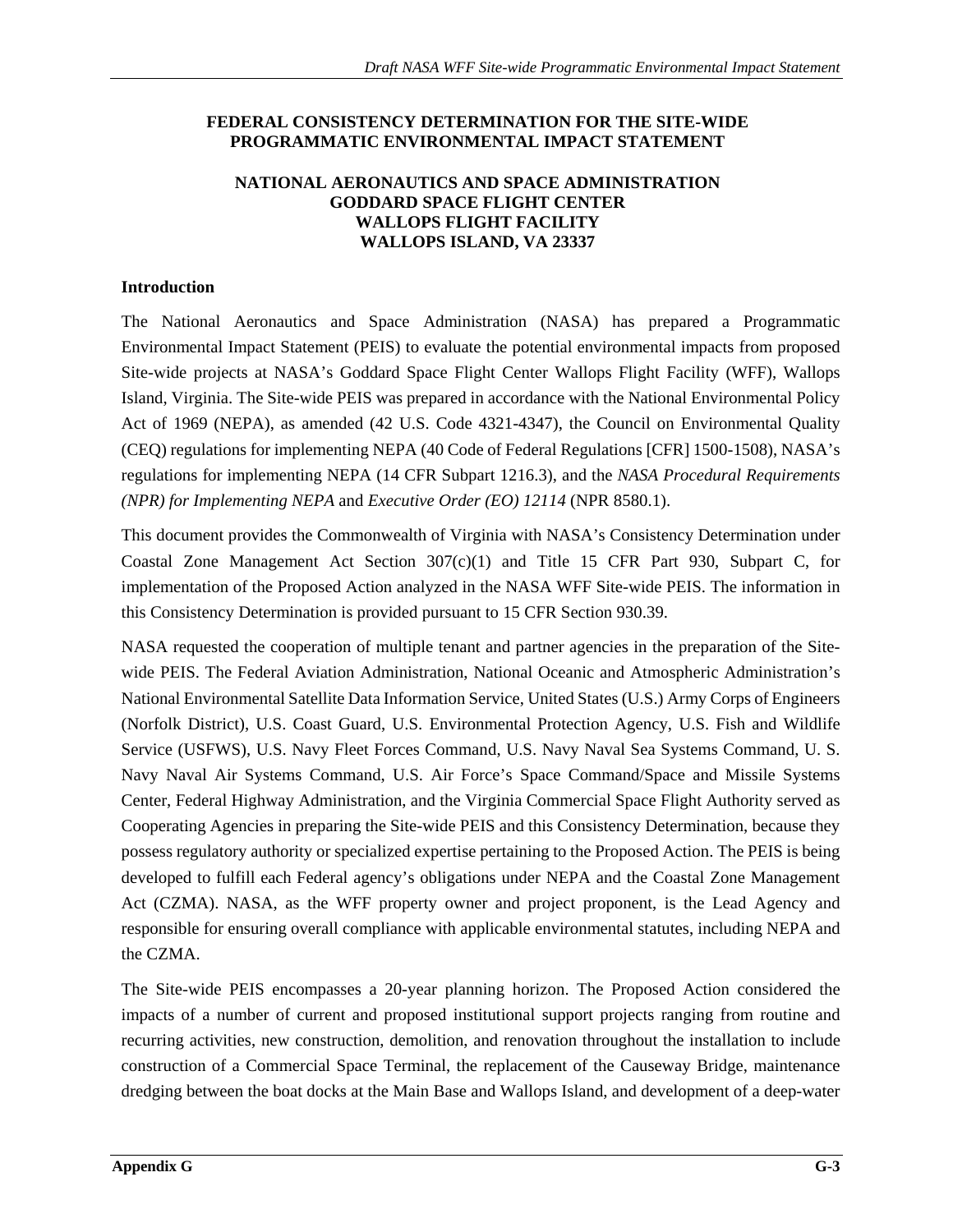port and operations area on North Wallops Island. .Several of the institutional support projects would directly correlate with new operational missions and activities including the construction and operation of Launch Pad 0-C and Launch Pier 0-D to accommodate larger LVs, smaller launch pads to accommodate Department of Defense (DoD) initiatives, and construction of a Commercial Space Terminal and extension of Runway 04/22 for horizontal launch and landing vehicles in support of the Expanded Space Program. In addition to current operations, the Proposed Action also considered several new operational missions and activities including introduction and expansion of existing DoD programs such as the standard missile rocket (SM-3) and Directed Energy, a new weapons system proposal currently under development comprised of a high energy laser or high power microwave; future opportunities within the Expanded Space Program involving the potential for either horizontal or vertical launch and landing including the ability to return to the launch site of intermediate and heavy class launch vehicles capable of delivering supplies to the International Space Station; and consideration of commercial human spaceflight missions from WFF.

#### **Effects to Resources**

NASA has determined that implementing the Site-wide PEIS would affect resources of Virginia in the following manner:

*Noise* – Construction and transportation activities have the potential to generate temporary increases in noise levels from heavy equipment operations. Temporary localized impacts to marine mammals would occur during Causeway Bridge replacement, barge route maintenance dredging, and dredging for development of the North Wallops Island Deep-water Port and Operations Area; no adverse impacts are anticipated. Noise levels generated during the launch or return of a liquid fueled intermediate class (LFIC) launch vehicle/reusable launch vehicle (LV/RLV) or launch of a solid-fueled heavy class (SFHC) LV would affect a larger land area than current launch activities; however, there would be no increase in the number of occupied structures or estimated populations affected. The potential for a sonic boom during an LV launch or horizontal landing exists; however, no significant noise impacts would be anticipated. No more than 6 LFIC LV/RLVs or 12 SFHC LVs would be authorized in a rolling 12-month period.

*Air Quality* – Emissions from construction equipment, barge activities (dredging and transport), and new and expanded operational missions and activities are not anticipated to cause long-term adverse impacts on air quality; annual emissions of criteria pollutants would not exceed the 227 metric tons (250 tons) per year comparative threshold and would not result in significant impacts. Operational missions and activities have the potential to incrementally contribute to global levels of greenhouse gases; however, total emissions are anticipated to be insignificant in terms of global levels.

Hazardous Materials, Toxic Substances, and Hazardous Waste – Increased operational missions and activities could result in slight increases of hazardous materials, toxic substances and hazardous waste; however, no adverse impacts would be anticipated since the types of hazardous materials, toxic substances, and hazardous waste would be similar to those used or generated during existing operations at WFF. All hazardous materials, toxic substances and hazardous waste would be managed in accordance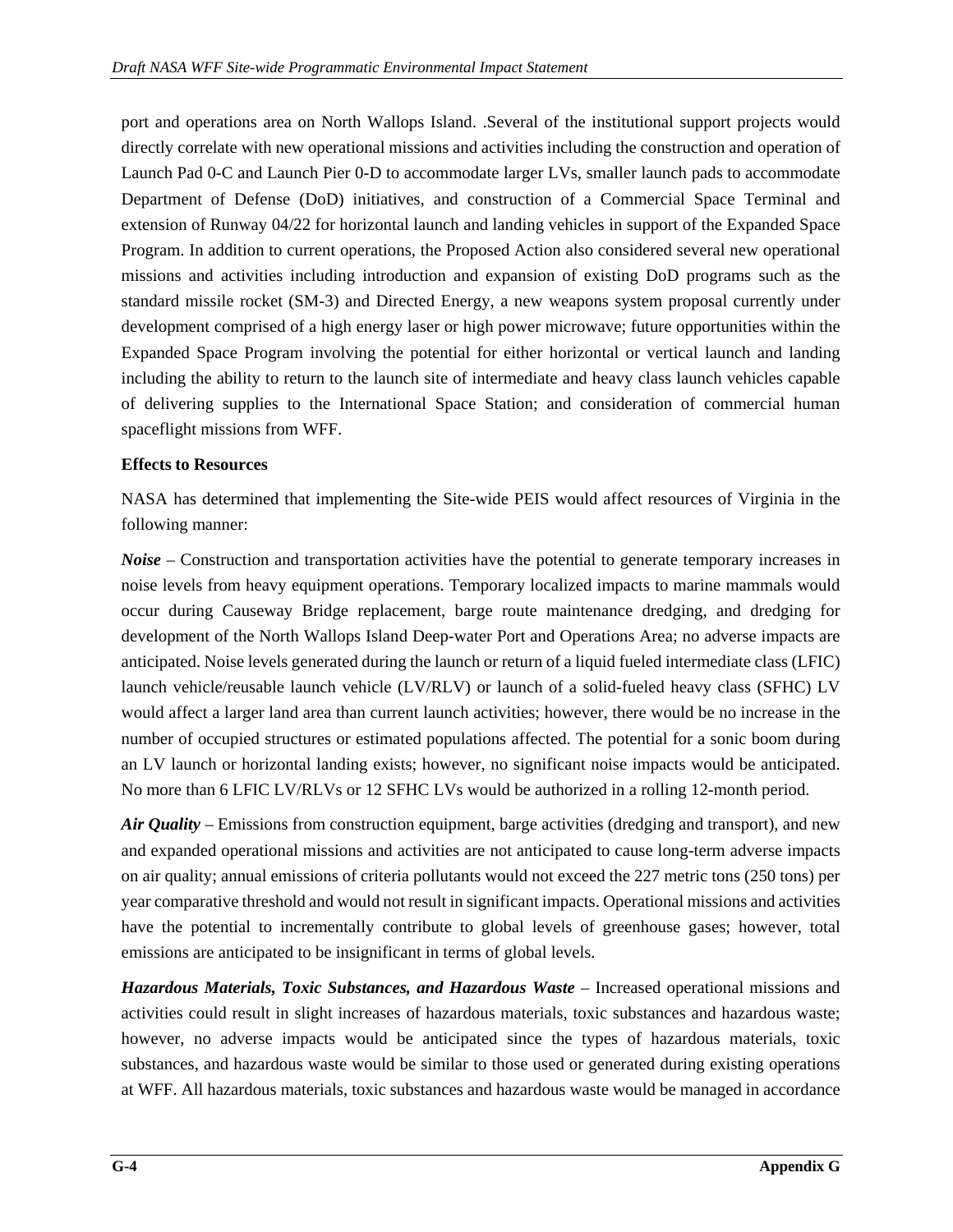with current and standard procedures.

*Health and Safety –* Established protocols and protective measures to ensure the health and safety of NASA personnel, contractors, civilians, and the general public would continue for institutional support projects and expanded operational missions and activities. These include adhering to established safety protocols; activation of launch site hazard arcs; issuance of Notice-to-Airmen and Notice to Mariners; activation of Restricted Area Airspace R-6604; U.S. Navy scheduling procedures to prevent potential impacts to personal, commercial, and DoD ships and aircraft; and temporary road closures during LV launches and landings.

*Water Resources* – NASA has determined that no long-term significant impacts to water resources from either institutional support projects or operational missions and activities would be anticipated. Several projects have the potential to impact wetlands: the Causeway Bridge replacement, barge route maintenance dredging, development of the North Wallops Island Deep-water Port and Operations Area, and construction of Launch Pad 0-C, and Launch Pier 0-D. Up to 2 hectares (5 acres) of tidal wetlands could be disturbed from construction of the new Causeway Bridge. Temporary impacts to wetlands could occur during maintenance dredging by the placement of the dredge pipe crossing wetlands along the route from the dredge to the upland disposal areas. Development of the North Wallops Island Deep-water Port and Operations Area has the potential to disturb tidal and non-tidal wetlands. Pad 0-C construction could impact up to 2 hectares (5 acres) of wetlands; Launch Pier 0-D (creekside) could impact tidal wetlands. All wetland impacts would be avoided to the greatest extent practicable during the design and permitting phase. If potential unavoidable wetland impacts are identified, NASA would implement wetland mitigation to ensure no net loss of wetlands. Additionally, site specific Stormwater Pollution Prevention Plans may be prepared and implemented to further reduce potential impacts from these and other institutional support projects. Wallops Island is located entirely within the 100-year and 500-year floodplains; there is no practicable alternative to avoid development within the floodplain. The functionality of the floodplain on Wallops Island, provided both by the wetlands on the island and the area of the island itself, would not be reduced under the Site-wide proposal.

*Land Use and Land Resources –* Construction projects would fall within compatible land uses. An increase in the noise and affected land areas associated with the Expanded Space Program would not require a change in land use within WFF boundaries since the launch vehicles would be operated in areas designated for such operations. An increase in noise and affected land areas surrounding WFF would also occur; however, the LV noise at sensitive receptors would not exceed OSHA noise standards that could result in land use changes. USFWS concurs with the determination that the Proposed Action would not be considered a physical or constructive use of surrounding Department of Transportation 4(f) properties. Land resources would be affected by construction activities and from LV exhaust plume; the impact would be limited to a small area adjacent to the launch pad resulting in no long-term or adverse impact.

*Vegetation* – Ground disturbance on the Main Base would not result in adverse impacts to vegetation; however, ground disturbance on the Mainland and Wallops Island may increase the spread of *Phragmites australis*. NASA has developed various management plans, including a Phragmites Control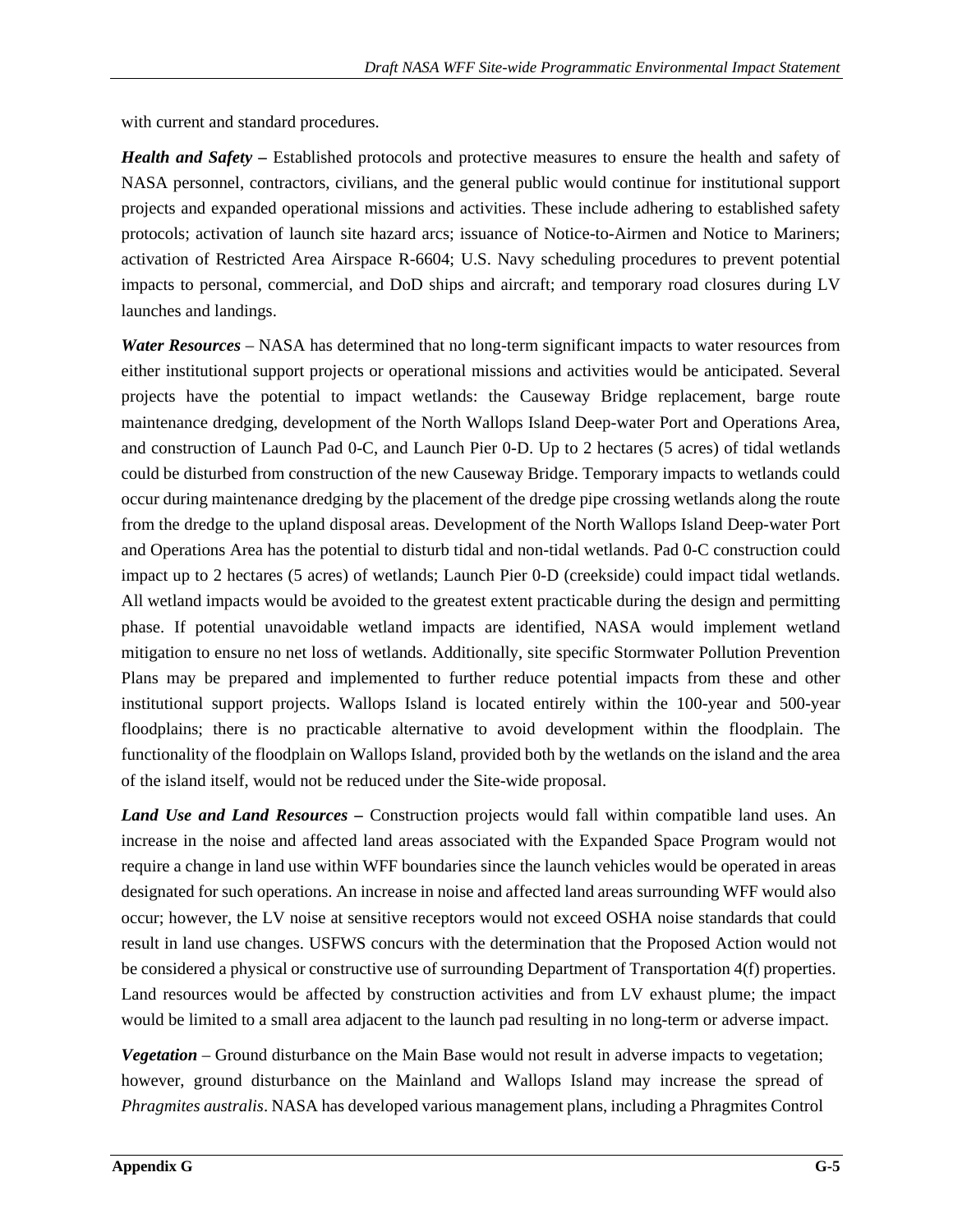Plan, which would be implemented in these areas reducing the potential spread. Tidal wetland vegetation would be affected from the replacement of the Causeway Bridge, barge route maintenance dredging, development of the North Wallops Island Deep-water Port and Operations Area, and construction of Launch Pad 0-C and Launch Pier 0-D (creekside); final design plans would avoid tidal wetland vegetation to the extent practicable. Adverse impacts to vegetation from the larger LVs proposed, would likely occur; however the launch events would be infrequent with impacts likely confined to an area adjacent to the launch pad. No long-term adverse impacts would be anticipated from new or expanded operational missions and activities on Wallops Island.

*Terrestrial Wildlife, Special-Status Species and Marine Mammals and Fish* – The majority of construction-related projects would not adversely impact wildlife species but the noise, vibration and turbidity generated during the Causeway Bridge replacement, barge route maintenance dredging and dredging for development of the North Wallops Island Deep-water Port and Operations Area, and construction of Launch Pier 0-D (oceanside) may adversely impact marine mammals and fish. However, no-long term impacts would be expected. Land based species would generally be disturbed through noise, vibration, and if near enough, mortality from heat due to rocket fuel combustion generated during LFIC LV and SFHC LV launches; marine mammals and fish would unlikely be affected. NASA consulted with the USFWS regarding potential impacts of Wallops Island's Antares and ongoing and proposed operations on special-status species. These consultations concluded that the ongoing and expanded orbital rocket program at WFF and other ongoing operations and use of the facility, as proposed, may affect, but are not likely to adversely affect the Northern long-eared bat, roseate tern, green sea turtle, leatherback sea turtle, or seabeach amaranth. Additionally, the consultations determined that the proposed and ongoing operations are not likely to jeopardize the continued existence of the piping plover, red knot or loggerhead sea turtle, and is not likely to destroy or adversely modify designated critical habitat. Although, the LFIC LV and SFHC LV are both larger launch vehicles than the Antares, launching of these larger vehicles would have similar impacts to special-status species and marine mammals and fish as vehicles currently launched from WFF.

*Airspace Management –* NASA's restricted airspace (R-6604 A-E) is comprised of five independent airspace units that may be activated individually or together, as needed, to safely segregate civilian air traffic from the flight testing of unproven and experimental aerial systems, including unmanned aerial systems (UAS) and LVs. NASA would activate only the airspace needed for operations associated with UAS, LVs, and U.S. Navy SM-3 and Directed Energy operations. When not in use, the entire R-6604 airspace unit would be available for all users.

*Transportation* – NASA would coordinate with Accomack County, the Virginia State Police, and the Virginia Department of Transportation Accomack Residency Office when it is anticipated that an LFIC LV/RLV, SFHC LV, or horizontal launch and landing event has the potential to impact the level of service on area roads; however, the overall impact to the level of service would be short-term and not significant. No adverse impact to rail would be expected. NASA would coordinate with the U.S. Coast Guard and issue Notices to Mariners when it is anticipated that a launch or landing event or in-water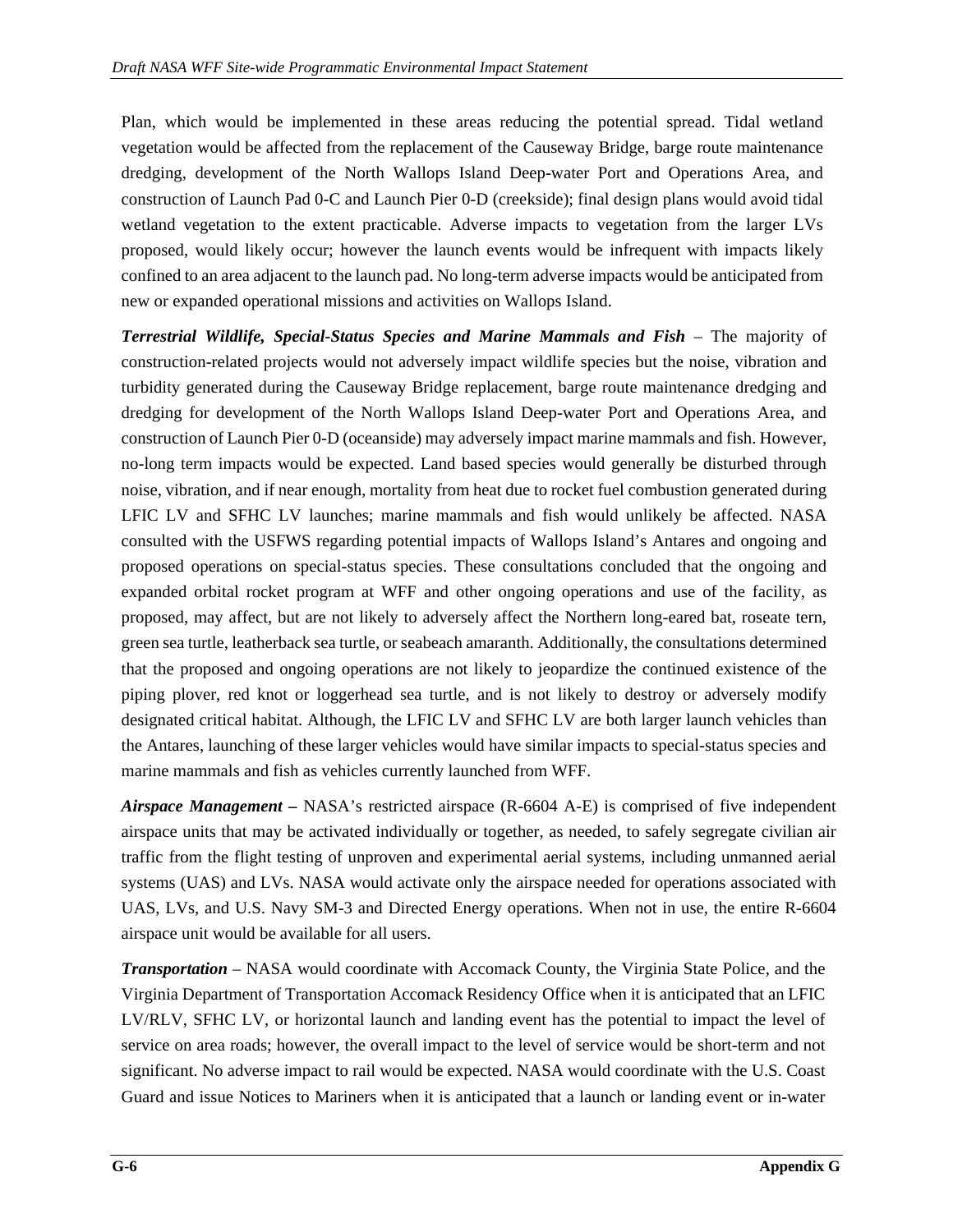construction for the Causeway Bridge replacement, barge route maintenance dredging, development of the North Wallops Island Deep-water Port and Operations Area, and construction of Launch Pier 0-D (oceanside) has the potential to impact water vessel traffic.

*Infrastructure and Utilities –* The current utility infrastructure has sufficient capacity. All new construction would adhere to the use of energy and resource efficient green building standards so that any spikes in demand generated during construction activities would be short-term and not adverse. Operational activities would also generate short-term spikes in demand but it is anticipated that no adverse impacts would occur.

*Socioeconomics and Environmental Justice* – Short-term beneficial impacts to the local economy would be expected during construction periods with longer term positive impacts anticipated from revenues generated during launch events. Long-term positive impacts are anticipated from the increase in personnel required to support new operational missions and activities, especially the Expanded Space Program. Disproportionate impacts to minority or low-income populations or children from institutional support projects or operational missions and activities would not be anticipated.

*Visual Resources and Recreation –* Institutional support projects and operational missions and activities would be similar in nature to those already occurring at WFF; negligible impacts to visual resources would be anticipated. Minor short-term impacts to boaters and fishermen during the Causeway Bridge replacement project, barge route maintenance dredging, development of the North Wallops Island Deepwater Port and Operations Area, and launch events would be expected.

*Cultural Resources* – With the exception of the Runway 04/22 extension, no archaeological (below ground or underwater) resources or above-ground historic properties are known to be present within any of the construction project areas. During consultation for the WFF Programmatic Agreement, the Virginia State Historic Preservation Officer concurred with NASA's determination that based upon the distance between the launch range and historic properties, WFF operations would have no impact on historic resources. NASA would continue to implement the WFF Programmatic Agreement and would consult with the Virginia Department of Historic Resources prior to extending Runway 04/22. Likewise, in the event that previously unrecorded historic properties are discovered during project activities, NASA would immediately stop work in the area and contact the Virginia Department of Historic Resources.

*Cumulative Impacts* – The resources that have been identified as having the potential to experience minor short-term adverse impacts by the cumulative effects of the Proposed Action include **noise** from the Expanded Space Program combined with the U.S. Navy's proposed Electromagnetic Railgun operations and Atlantic Fleet Forces training and testing activities; **air quality** from construction projects on the Main Base, Mainland and Island and new and expanded operational missions and activities; **water resources** from turbidity and erosion during WFF construction activities and from development in Accomack County; and **wetlands** and **terrestrial wildlife** during construction activities. No significant cumulative effects to **special-status species** and **marine mammals and fish** are anticipated with implementation of mitigation and monitoring measures. No cumulative impacts are anticipated on other resources.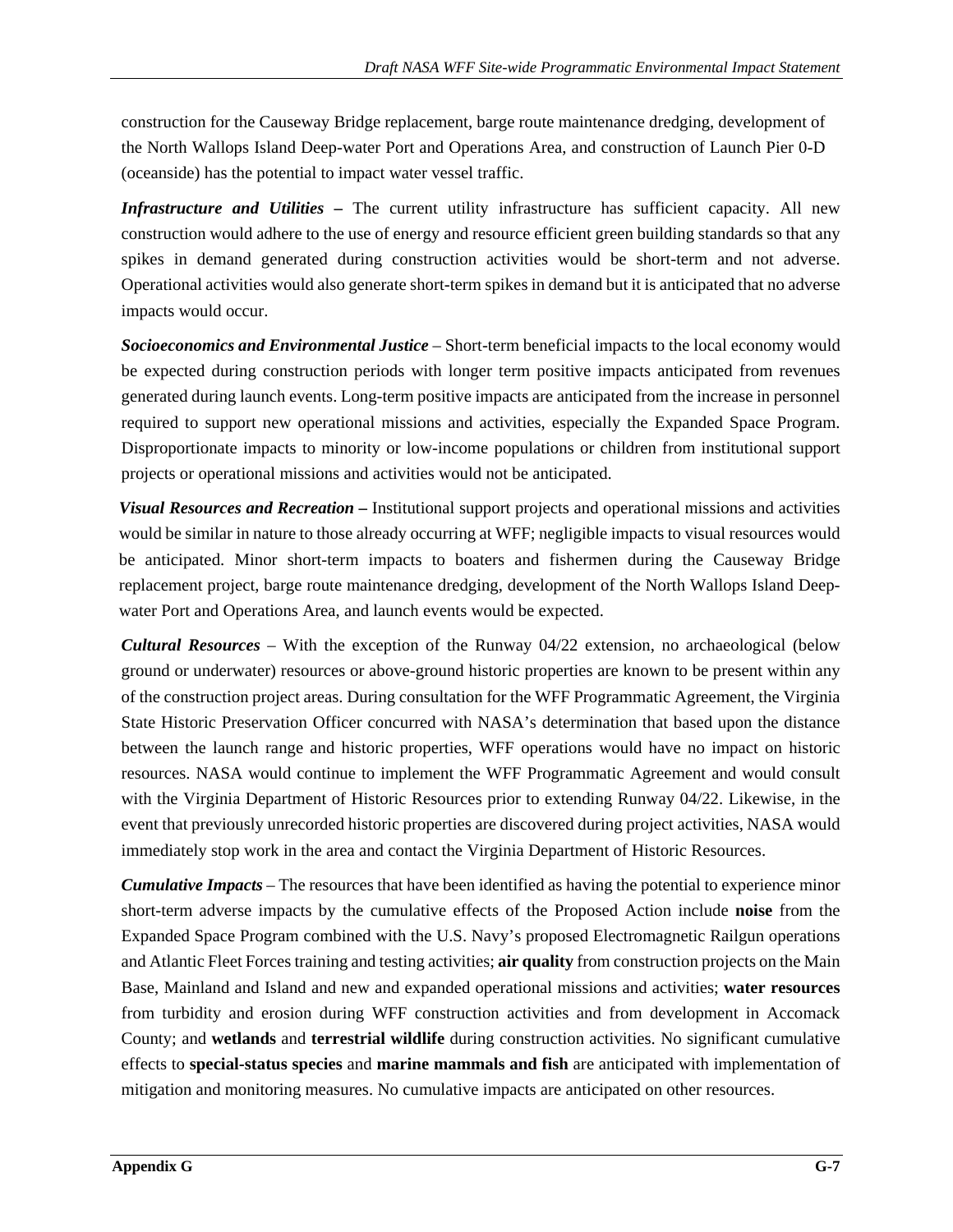## **Consistency Determination**

The Virginia Coastal Resources Management Program contains the following applicable enforceable policies:

• **Fisheries Management**. Administered by Virginia Marine Resources Commission (VMRC) and the Virginia Department of Game and Inland Fisheries (VDGIF), this program stresses the conservation and enhancement of shellfish and finfish resources and the promotion of commercial and recreational fisheries.

The State Tributyltin (TBT) Regulatory Program is also part of the Fisheries Management program. The TBT program monitors boating activities and boat painting activities to ensure compliance with TBT regulations promulgated pursuant to the amendment. The VMRC, VDGIF, and Virginia Department of Agriculture and Consumer Services share enforcement responsibilities.

- **Subaqueous Lands Management.** Administered by VMRC, this program establishes conditions for granting permits to use state-owned bottomlands.
- **Wetlands Management.** Administered by VMRC, Virginia Department of Environmental Quality (VDEQ), and the Accomack County Wetland Board, the wetlands management program preserves and protects both tidal and non-tidal wetlands.
- **Dunes and Beaches Management.** Administered by VMRC and the Accomack County Wetland Board, the purpose of this program is to prevent the destruction and/or alteration of primary dunes.
- **Non-point Source Water Pollution Control.** Administered by the Virginia Department of Environmental Quality, the Virginia Erosion and Sediment Control Law is intended to minimize soil erosion and to decrease inputs of chemical nutrients and sediments to the Chesapeake Bay, its tributaries, and other rivers and waters of the Commonwealth.
- **Point Source Water Pollution Control.** Administered by the State Water Control Board, the Virginia Pollution Discharge Elimination System and Virginia Pollution Abatement permit programs regulate point source discharges to Virginia's waterways.
- **Shoreline Sanitation.** Administered by the Virginia Department of Health, this program regulates the installation of septic tanks to protect public health and the environment.
- **Point Source Air Pollution Control.** Administered by the State Air Pollution Control Board, this program implements the Federal Clean Air Act through a legally enforceable State Implementation Plan.
- **Coastal Lands Management.** Administered by VDEQ's Office of Ecology and the Chesapeake Bay Local Assistance Department, the Chesapeake Bay Preservation Act guides land development in coastal areas to protect the Chesapeake Bay and its tributaries.

Based upon the following information, data, and analysis, NASA finds that the proposed new institutional support projects and proposed new operational missions and activities evaluated under the Site-wide PEIS are consistent to the maximum extent practicable with the enforceable policies of the Virginia Coastal Resources Management Program. The table below summarizes NASA's analysis supporting this determination.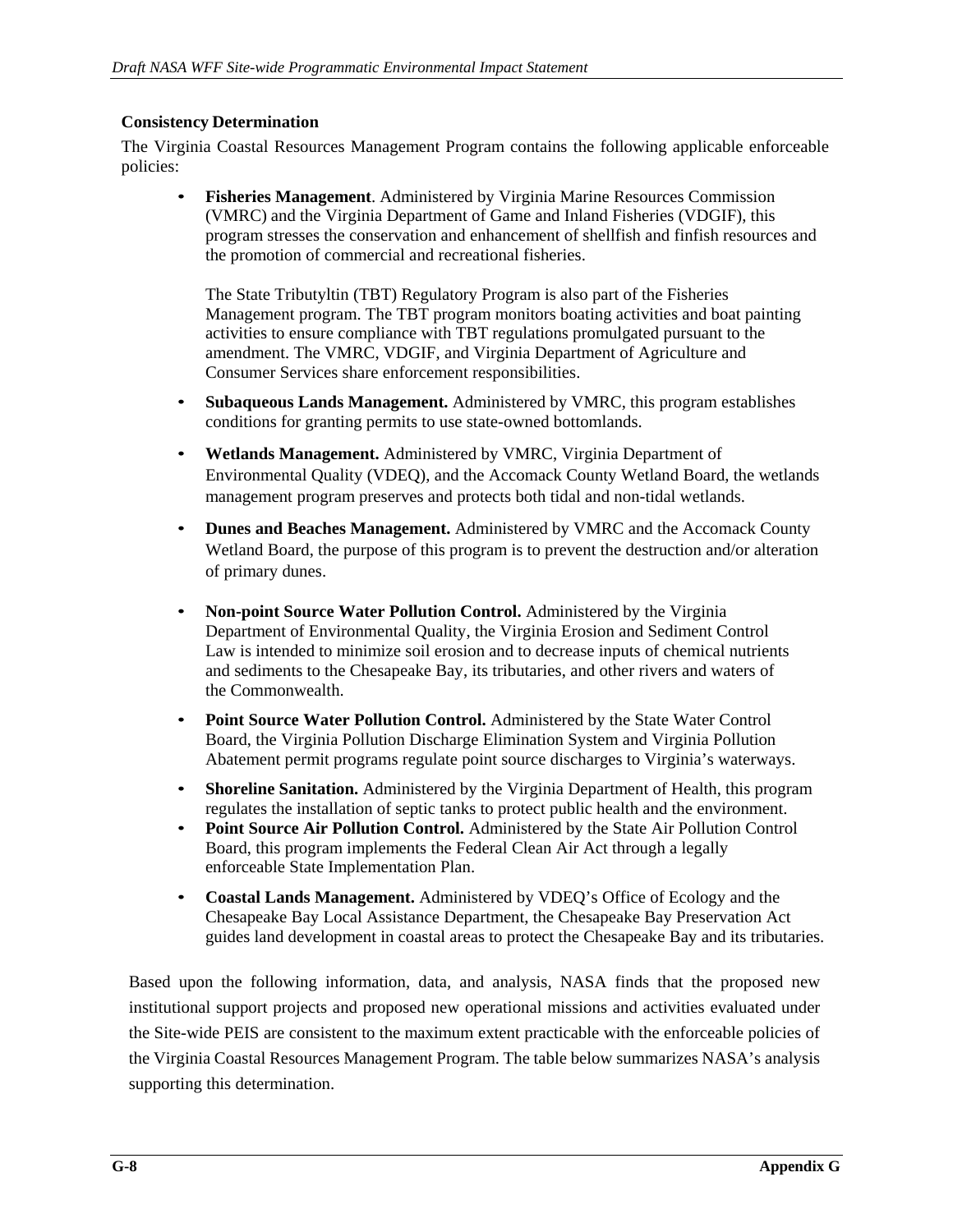| <b>Virginia Policy</b>                                | <b>Consistent?</b> | <b>Analysis</b>                                                                                                                                                                                                                                                                                                                                                                                                                                                                                              |
|-------------------------------------------------------|--------------------|--------------------------------------------------------------------------------------------------------------------------------------------------------------------------------------------------------------------------------------------------------------------------------------------------------------------------------------------------------------------------------------------------------------------------------------------------------------------------------------------------------------|
| Fisheries<br>Management                               | Yes                | There would be short-term site-specific adverse effects on fish habitat and<br>increased levels of turbidity during the Causeway Bridge construction, barge<br>route maintenance dredging, development of the North Wallops Island Deep-<br>water Port and Operations Area, and construction of Launch Pad 0-C, and<br>Launch Pier 0-D The Proposed Action would not violate the provisions<br>outlined in Code of Virginia § 28.2-200 through 28.2-713 and Code of Virginia<br>§ 29.1-100 through 29.1-570. |
| Subaqueous Lands<br>Management                        | Yes                | Public and private oyster beds occur along portions of the maintained barge<br>route, the North Wallops Island Deep-water Port and Operations Area, and<br>Launch Pad 0-C. Dredging and construction in these areas would result in<br>increased turbidity during operations. NASA would obtain any necessary<br>permits required prior to implementing these actions.                                                                                                                                       |
| Wetlands<br>Management                                | Yes                | Up to 4 hectares (10 acres) of tidal wetlands would be disturbed during the<br>Causeway Bridge construction, barge route maintenance dredging,<br>development of the North Wallops Island Deep-water Port and Operations<br>Area, and construction of Launch Pad 0-C, and Launch Pier 0-D. Any necessary<br>VDEQ, VMRC, and Accomack County Wetland Board permits would be<br>obtained by NASA prior to implementing the action.                                                                             |
| <b>Dunes and Beaches</b><br>Management                | Yes                | None of the activities under the Proposed Action would impact primary<br>dunes.                                                                                                                                                                                                                                                                                                                                                                                                                              |
| Non-point Source<br><b>Water Pollution</b><br>Control | Yes                | Activities under the Proposed Action have the potential to increase non-point<br>source runoff to the Virginia waters and the Atlantic Ocean. NASA would<br>implement appropriate best management practices to avoid these impacts.                                                                                                                                                                                                                                                                          |
| Point Source Water<br><b>Pollution Control</b>        | Yes                | Construction of Launch pad 0-C or Launch Pier 0-D could create new point<br>sources for water pollution. These source would be added to NASA VPDES<br>permit for WFF and all permitted controls would be implemented.                                                                                                                                                                                                                                                                                        |
| Shoreline<br>Sanitation                               | Yes                | The Proposed Action would not involve the construction of septic tanks.                                                                                                                                                                                                                                                                                                                                                                                                                                      |
| Point Source Air<br><b>Pollution Control</b>          | Yes                | The Proposed Action would not create any new point sources for air<br>pollution. Institutional support projects and operational missions and<br>activities would contribute to the annual air emissions inventory; however,<br>the emissions generated would not violate Federal or Virginia air quality<br>standards.                                                                                                                                                                                       |
| <b>Coastal Lands</b><br>Management                    | Yes                | The Proposed Action would not include land development activities that would<br>impact the Chesapeake Bay or its tributaries. Moreover, although Accomack<br>County has adopted the Chesapeake Bay Preservation Act restrictions for its<br>seaside riparian areas, WFF is specifically excluded from this overlay area.                                                                                                                                                                                     |

Pursuant to 15 CFR section 930.41, the Virginia Coastal Resources Management Program has 60 days from the receipt of this letter in which to concur with or object to this Consistency Determination, or to request an extension under 15 CFR Section 930.41(b). Virginia's concurrence will be presumed if its response is not received by NASA on the 60th day from receipt of this determination. The Commonwealth's response should be sent to: